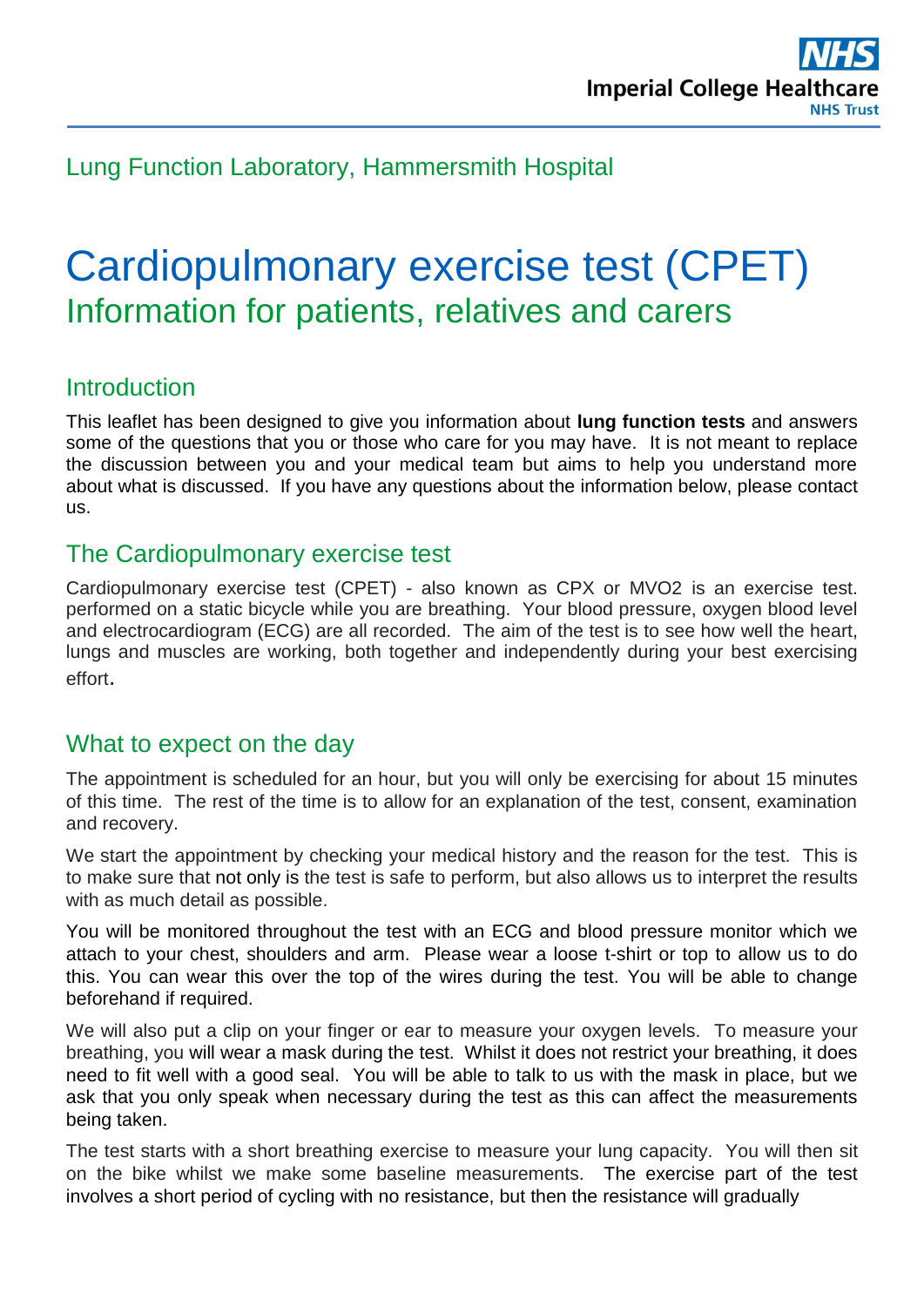increase until you reach a maximal limit. We aim to match the test to your level of fitness, but you will be in control of how much exercise you do and can stop at any point. When it becomes too difficult for you to continue, you can stop cycling but stay on the bike, allowing us to monitor you for a few minutes whilst you recover.

Sometimes at peak exercise it is necessary to take a blood sample from the artery in your wrist. You will be able to discuss this with the clinical team at the start of your appointment.

## How to prepare for the test

#### **What to wear**

Please wear comfortable clothing that does not restrict your leg movement or breathing capacity. You will be able to change before and after the test if required. Wearing supportive, flat-soled shoes or trainers will also help with your ability to pedal.

#### **Food and drink**

Eating a light meal a couple of hours before your appointment will ensure that you have enough energy for the test. If you are unsure of what to eat, please ask us for advice on the number below. We ask that you avoid caffeinated drinks for four hours before the test, and do not consume any alcohol on the day of the test. Once the test is completed, you can eat and drink as normal.

#### **Medications**

Unless we have contacted you directly, you should take all your medications as normal on the day of the test. Please bring a list of your medications with you for us to review.

### Are there any reasons why I should not do the test?

If you have had any changes in your health in the six weeks leading up to the test, please contact us to discuss these because we may need to rearrange your test. Examples of this would be admission to hospital, recent surgery, episodes of chest pain, collapsing or dizziness on exertion, a significant increase in breathlessness or chest infections requiring antibiotic treatment.

If you have any lower limb restrictions that may impact your ability to pedal (e.g. knee or hip replacement) please contact the lab on the number shown on your appointment letter to discuss.

### Getting the test results

After the test we have to analyse the data. It is then reported by one of our consultants and a report will be sent to the consultant who referred you for the test. They will contact you to discuss the results.